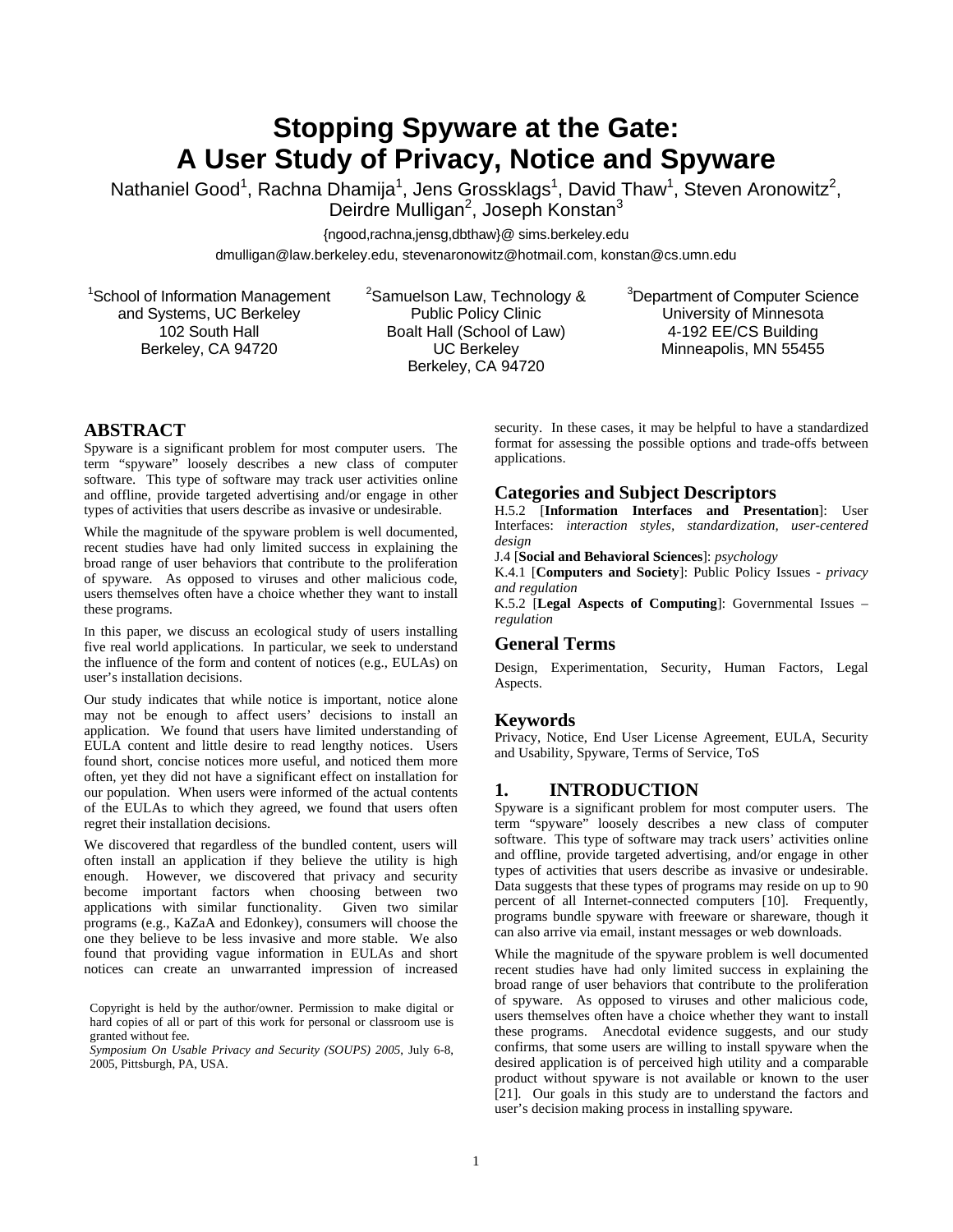During installation, users are presented with notices such as software agreements, terms of service (TOS), end user licensing<br>agreements (EULA), and security warnings. Based on agreements (EULA), and security warnings. information in these notices, users should, in theory, be able to make a decision about whether to install the software and evaluate the potential consequences of that decision. However, there is a general perception that these notices are ineffective. One software provider included a \$1000 cash prize offer in the EULA that was displayed during each software installation, yet the prize was only claimed after 4 months and 3,000 downloads of the software [16].

In this paper, we discuss a study of users installing five real world applications in a near natural laboratory setting. The aim of this ecological study is an in-depth understanding of users' actions and motivations when faced with installation decisions on applications that may contain spyware. In particular, we seek to understand the influence of the form and content of notices (e.g., EULAs). The purpose of our study is neither to create a new standard for notices, nor to evaluate the effectiveness of various language terms. Rather, our goal is to determine the effect of different notice conditions on a user installation decisions and their knowledge of the privacy and security consequences.

Our study highlights the fact that eliminating spyware is not only a technical challenge. There are also legal, social, economic and human factors to consider, and none of these factors can be examined in isolation.

In Section 2, we provide background information about spyware. In Section 3, we present a summary of related work. We describe our experimental design in Section 4 and the study results in Section 5. Finally, we present our conclusions in Section 6 and plans for future work in Section 7.

# **2. BACKGROUND**

### **2.1 Definition of Spyware**

A fundamental problem is the lack of a standard definition of spyware. Two particularly contested issues are the range of software behaviors that should be included in the definition and the degree of user consent that is desirable.

First, some prefer a narrow definition that focuses on the surveillance aspects of spyware and its ability to collect, store and communicate information about users and their behavior. Others use a broad definition that includes adware (software that displays advertising), toolbars, search tools, hijackers (software that redirects web traffic or replaces web content with unexpected or unwanted content) and dialers (programs that redirect a computer or a modem to dial a toll phone number). Definitions for spyware also include hacker tools for remote access and administration, keylogging and cracking passwords.

Second, there is limited agreement on the *legitimacy* of spyware that engages in behavior such as targeting advertisements, installing programs on user machines and collecting click stream data. Users consider a wide range of programs that present spyware-like functionality unacceptable. To complicate the definition, certain software behaviors are acceptable in some contexts but not others (e.g., keylogging software installed on an adult's private computer without consent may be unacceptable, while parental control software may be desired). Furthermore, there is concern over user *notice and consent* (e.g., in EULA or ToS) required during an installation process. The practice of *bundling* software, which merges spyware with unrelated programs, also heightens this concern.

### **2.2 Anti-Spyware Legislation**

Spyware legislation is currently under consideration in 27 U.S. States as well as in the U.S. Congress. The state proposals vary widely in their breadth of protection, the types of software they address, and the justifications they assert for State action.<sup>[1](#page-1-0)</sup> The highlights of proposed legislation in Utah, for example, include "prohibit[ing] spyware from delivering advertisements to a computer under certain circumstances… requiring spyware to provide removal procedures… [and] require[ing] the [State] Division of Consumer Protection to collect complaints."<sup>[2](#page-1-1)</sup> Federal legislation, in contrast, is more concerned with "protect[ing] users of the Internet from unknowing transmission of their personally identifiable information through spyware programs."

The distinction between these proposals is representative of the myriad approaches in proposed legislation and indicates a lack of a common baseline understanding of the problem. For example, there is confusion about the applicability of current law to different types of spyware.<sup>4</sup> Spyware is an interstate and Spyware is an interstate and international problem that could benefit from a common approach, based on a thorough analysis of the spyware problem. One of the goals of our research is to contribute to a better understanding of this problem and to a more thoughtful solution.

### **2.3 Anti-Spyware Technology**

Anti-spyware vendors use a combination of objective categorization and scoring approaches to decide whether to include a program in their removal engine. Other criteria include a history of unacceptable behavior, the quality of notice provided to users, and expert and user opinions<sup>[5](#page-1-4)</sup>.

Anti-spyware vendors make many individual choices about what to do with suspected spyware programs. They can choose to remove them, ignore them or notify the user. Because users choose to install applications that bundle spyware, simply deleting all suspected programs may inadvertently cause desired applications to break. For this reason, many anti-spyware vendors inform users about possible threats, but ultimately give the consumer control over what is to be removed.

- <span id="page-1-0"></span>1 Moll, David C. "State of Spyware Q1 2005." *Available at* http://itpapers.techrepublic.com/thankyou.aspx?compid=17410 &docid=134901&view=134901, pp. 64-68.
- <span id="page-1-1"></span> $2$  H.B. 323 "Spyware Regulation." 2004 General Session, State of Utah.
- <span id="page-1-2"></span>3 H.R. 29 In the House of Representatives.  $109<sup>th</sup>$  Congress,  $1<sup>st</sup>$ Session, January 9, 2004.
- <span id="page-1-3"></span>4 Current actions based on existing laws include the FTC suing Seismic Entertainment Productions, SmartBot.new, Inc. and Sanford Wallace; the FTC seeking and receiving a Temporary Restraining Order against the producers of Spyware Assassin; and New York Attorney General Eliot Spitzer filing the first civil action against a Spyware provider (Intermix Media, Inc.) accusing the company of installing software without users' knowledge that produced pop-up ads and destabilized computers. See Press Release, Office of New York State Attorney General Eliot Spitzer, available at http://www.oag.state.ny.us/press/2005/apr/apr28a\_05.html.
- <span id="page-1-4"></span><sup>5</sup> Examples of anti-spyware include Ad-Aware (www.lavasoft.de), Pest Patrol (www.ca.com), Spybot (spybot.safer-networking.de) and Webroot (www.webroot.com). Note, however, that there are numerous anti-spyware programs with questionable or even malicious functionality (see: http://www.spywarewarrior.com/rogue\_anti-spyware.htm).

1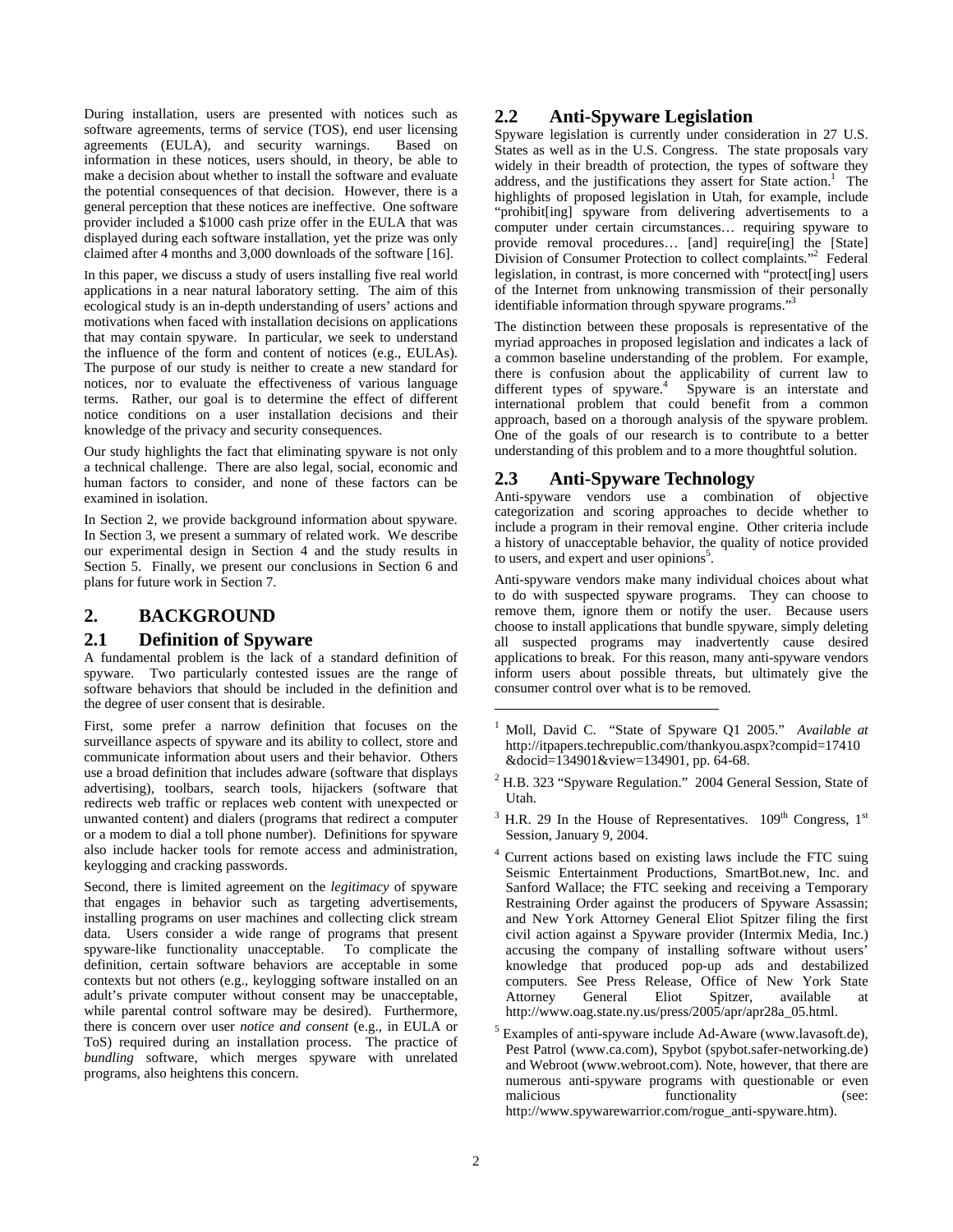# **3. RELATED WORK**

Spyware researchers can be informed by prior work in many fields. For the purposes of this study, we focus on related work that examines user behavior and the design and improvement of notice to the user.

### **3.1 Privacy Attitudes and User Behavior**

Consumers often lack knowledge about risks and modes of technical and legal protection [3]. For example, a recent AOL/NSCA study showed that users are unaware of the amount of spyware installed on their computers and its origin [5]. A related example is a study on the use of filesharing clients that shows that users are often unaware that they are sharing sensitive information with other users [12].

Users also differ in their level of privacy sensitivity. Cranor et. al. [8] found that consumers fall generally into one of three categories: privacy fundamentalists, privacy pragmatists, and the marginally concerned. Other research shows that the pragmatic group's attitudes differ towards the collection of personally identifying information and information to create non-identifying user profiles [18] and can be distinguished with respect to concern towards offline and online identity [3]. Users also show great concern towards bundling practices and the involvement of third parties in a transaction [3][8].

Experimental research demonstrates that user behavior does not always align with stated privacy preferences [3][18]. Users are willing to trade off their privacy and/or security for small monetary gains (e.g., a free program) or product recommendations [3][18]. Moreover, Acquisti and Grossklags [3] report evidence that users are more likely to discount future privacy/security losses if presented with an immediate discount on a product. Consumers may also accept offers more often when benefits and costs are difficult to compare and descriptions are provided in ambiguous and uncertain terms [4].

### **3.2 Online Privacy Notices**

EULAs, TOS and some privacy policies present complex legal information. Research shows, however, that complexity of notices hampers users' ability to understand such agreements. For example, Jensen and Pott [15] studied a sample of 64 privacy policies from high traffic and health care websites. They found that policies' format, location on the website and legal content severely limit users' ability to make informed decisions.

One attempt to improve users' ability to make informed decisions is the Platform for Privacy Preferences Project (P3P) [16]. Under this standard, websites' policies are expressed in a predefined grammar and vocabulary. Ackerman and Cranor [1] explored ways to provide user assistance in negotiating privacy policies using semi-autonomous agents to interact with P3P enabled sites. Another system [7] encourages users to create several P3Penabled identity profiles to address information usage patterns and privacy concerns for different types of online interactions.

### **3.3 Multi-layered Notices**

 $\overline{a}$ 

Research on product labeling and hazard warnings (see, for example, [14]) focuses on improving the efficiency of consumer notification.[6](#page-2-0) This research has influenced the formulation of

alternative notice concepts. For example, researchers from the Center for Information Policy Leadership call for statements in short, everyday language that are available in a common easy-toread format<sup>7</sup>. However, they also caution that legal requirements require companies to provide complete notices that do not fit this standard (see, for example, [1]). They propose a *multi-layered notice* with a minimum of two notices that first provide a summary at the top level, increasing detail at the lower layers, and the complete, detailed notice as a final layer. The layering should include a *short notice* (also called condensed notice or highlights) that provides the most important information in a consistent format, including the parties involved, contact information, and the type of data collected and the uses for which it is intended.

There is varying governmental support for layered notices. For example, the European Union has taken concrete steps towards a layered notice model.<sup>8</sup> In the United States, the Department of Health and Human Services has encouraged entities covered by the Health Insurance Portability and Accountability Act (HIPAA) to prepare such notices [13]. However, despite public consideration<sup>9</sup>[,](#page-2-3) there is no broad consensus for the financial industry pursuant to the Gramm-Leach-Bliley Act [1].

### **3.4 Notification Systems**

A number of researchers are studying the effects of notification systems in computing. Examples of systems include instant messaging, user status updates, email alerts, and news and stock tickers. This research examines the nature of interruptions and people's cognitive responses to work-disruptive influences. Notification systems commonly use visualization techniques to increase information availability while limiting loss of users' focus on primary tasks [6][9][20].

# **4. EXPERIMENTAL DESIGN**

We conducted an ecological study of users installing five real world applications. Our goal is to examine the factors that contribute to users decisions to install applications that contain spyware. In particular, we seek to understand how the form and content of notices affects users' decisions to install spyware and their knowledge of the privacy and security consequences. The goals of our investigation required us to observe user actions as they installed actual programs with bundled spyware.

products. Some consumer advocates believe this kind of implicit notice is not adequate to alert consumers to the reduced functionality of the product they are purchasing. In 2003 Reps Boucher (D-VA), Lofgren (D-CA) and Brownback (R-KS) introduced the Consumers, Schools and Libraries Digital Rights Management Awareness Act which attempted to increase consumer DRM rights.

- <span id="page-2-1"></span> $7$  P3P clearly shares the same goals, however, with a somewhat complementary solution process.
- <span id="page-2-2"></span><sup>8</sup> The Article 29 Data Protection Working Party (an independent advisory body set up under Article 29 of Directive 95/46/EC) outlined this approach in the November 25, 2004 Opinion on More Harmonised Information Provisions Available at: http://europa.eu.int/comm/internal\_market/privacy/docs/wpdocs /2004/wp100\_en.pdf.
- <span id="page-2-3"></span><sup>9</sup> See notes from a public workshop to discuss how to provide effective notice under the GLB Act: Get Noticed: Effective Financial Privacy Notices, (Dec. 4 2001) at http://www.ftc.gov/bcp/workshops/glb/.

l

<span id="page-2-0"></span><sup>&</sup>lt;sup>6</sup> The debate over labeling and notice is also taking place in the area of Digital Rights Management (DRM). DRM systems limit a consumer's ability to share copyright protected content through digital media software and hardware features. Users implicitly agree to these limits when purchasing DRM equipped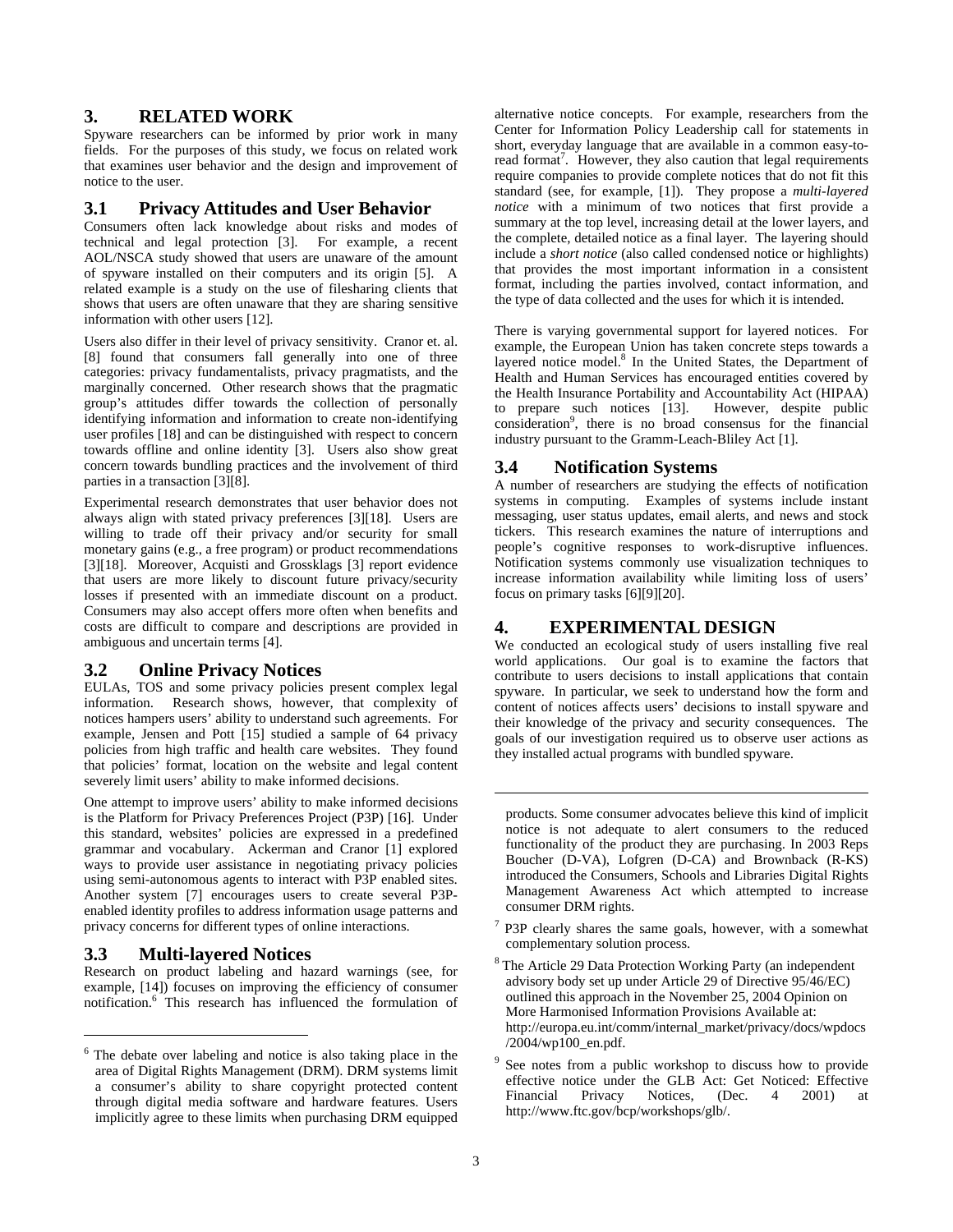An alternative design would be to record users' actions on their own machines over some period of time and ask users questions about the types of programs they installed. However, this approach is error-prone, as it depends upon users correctly remembering and commenting on their actions. Furthermore, it raises substantial privacy concerns for the users.

An audit of user machines (e.g., the methodology employed in the Earthlink spyware audit [\[10\]](#page-9-0)) would allow us to discover the programs on user machines, however it would not provide a way to study the reasons for their behavior. The advantages of the ecological study approach is that we were able to obtain sufficient data, observe all interactions with the software, gather qualitative data about the decision-making process during and after installation and maintain consistency across subjects.

# **4.1 Experiment Construction**

#### *4.1.1 Applications Used in the Experiment*

As part of our ecological study, we selected five applications that users could download. Each contained bundled software or functionality that monitored user's actions or displayed ads. The criteria we used in selecting our programs were:

- 1) the program must have a legitimate and desirable function;
- 2) the program must have included or bundled functionality that may be averse to a given user's privacy/security preferences; and
- 3) the product must have a pre-installation notice of terms that the user must consent to in order to install the application.

Additionally, we wanted the programs to reflect the range of behavior, functionality and reputation that users encounter while installing applications in the real world. We selected some programs that had explicit opt-out options (e.g., Google Toolbar and Edonkey) and some that did not have explicit opt out options (e.g., KaZaA and Weatherscope). In addition, we wanted to include programs that bundled multiple applications (e.g., Kazaa) and a program that claims it does not bundle software or functionality (i.e., Webshots).

We did not control for brand reputation. In fact, we wanted to understand how reputation and prior experience influenced user decision making. For this reason, we also chose programs from brands that enjoyed a good reputation, such as Google, to those that have received substantial negative press, such as KaZaA. In the end, we chose Google Toolbar, Webshots, Weatherscope, KaZaA and Edonkey as the test applications.

Importantly, while these applications bundle functionality that could be adverse to users' privacy and security preferences, we do not claim nor did we suggest to participants that any of them contain spyware. The disclosures and consent procedures can be integral to whether a program is considered spyware or not, both by end users and by anti-spyware vendors. Therefore, our research intentionally included software that users would unlikely consider to be spyware (e.g., Google Toolbar).

### *4.1.2 Experiment Scenario*

In order to motivate our users to make a decision to install or not install a given program, we created a scenario for users to follow. We wanted to provide users with a reason to install the programs, but we also wanted to ensure that they were not obligated to install any programs. We thus created the following instructions:

Imagine that a friend (or relative) has asked you to help set up this computer. The computer already has the most

popular office applications installed. Your friend wants additional functionality and is considering installing other software.

Here is a quote from your friend: "Here are some programs that were recommended to me by my friends. Since you know more about computers than me, can you install the ones you think are appropriate?"

If users decided to install a program, they could double click on the program's installation icon and strep through the program installation and configuration. They could decide at any time to cancel the installation and go on to the next program.

### *4.1.3 Notice Conditions*

We wished to examine whether different types of notices would affect a user's decision to install a program. We were also interested in capturing if users were aware of each type of notice, and their recall of the notice after installation. We chose three different types of notices. Below we describe the characteristics of each notice condition.

#### Notice Condition 1 - EULA Only

The first notice condition is a control treatment consisting of only the original EULAs and notices that are included in each program. This notice condition represents what most users would see when they install a program downloaded from the internet.

| <b>Weatherscope</b>                                                                                                                                  | In order to use GAIN Publishing's products and services, you must<br>accept the Privacy Statement and End User License Agreement<br>helmy                                                                                                                                                                                                                                                                                                                                                                         |  |
|------------------------------------------------------------------------------------------------------------------------------------------------------|-------------------------------------------------------------------------------------------------------------------------------------------------------------------------------------------------------------------------------------------------------------------------------------------------------------------------------------------------------------------------------------------------------------------------------------------------------------------------------------------------------------------|--|
| <b>Get instant access</b><br>to your local<br>weather - FREE!<br>Q 61<br>12:04 PM<br>This software is ad<br>supported by the<br>GAIN Network<br>GAIN | - Privacy Statement and End User License Agreement-<br>You must agree to the terms of this Privacy Statement and End<br>User License Agreement before you may install GAIN-Supported<br>Software (defined below).<br>In exchange for offering you free software products, we collect<br>anonymous usage information from your computer that we and our<br>partners may use to select and display pop-up and other kinds of<br>ads to you and to perform and publish research about how people<br>use the Internet |  |
|                                                                                                                                                      | I have read and accept these agreements<br>I do not accept the terms of these agreements                                                                                                                                                                                                                                                                                                                                                                                                                          |  |

**Figure 1 EULA for Webshots** 

### Notice Condition 2 - Microsoft SP2 Short Notice + EULA

In addition to the EULA included in each individual program, the second notice condition includes a short warning from Microsoft that is displayed when users begin the installation. This warning is included with Windows XP Service Pack 2, and is provided for all programs that are downloaded from the web. If available, the notification includes a link to the publisher information as well as links to privacy policy information. The purpose of this notice condition is to test if a commonplace heightened-notice practice, active by default, will affect installation behavior.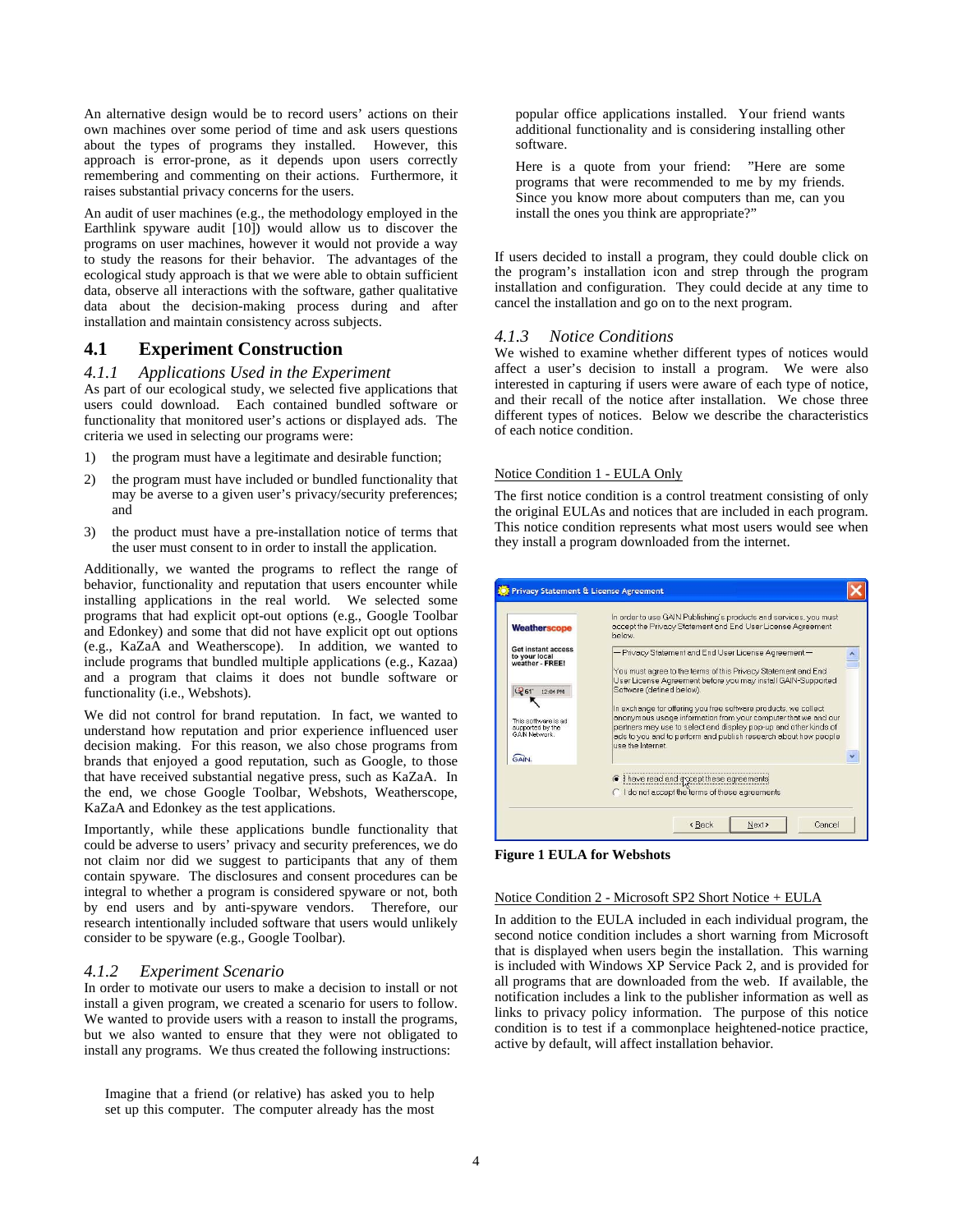

**Figure 2 Microsoft Windows XP SP2 Warning** 

#### Notice Condition 3 - Customized Short Notice + EULA

The third notice condition consists of a layered notice: a customized short notice in addition to the EULA included in each individual program. In this notice condition, the short Microsoft warnings shown in notice condition 2 were disabled. Users were instead presented with a window that provides specific information about each program (see Figure 3). When users reached the portion of the installation program that showed the EULA, this window appeared in the forefront of the EULA automatically. We describe how we decided on the content and presentation of these short notices in more detail below.

<span id="page-4-0"></span>

#### **Figure 3 WeatherScope Customized Short Notice**

### *4.1.4 Creating the Short Notices*

As noted above, there exists considerable legal and computer security literature that deals with short notices. The actual content that a short notice should contain is slightly different in each proposal, but they all recommend that the most relevant information should be presented clearly and concisely. The EU model suggests that the condensed notice should contain all the relevant information to ensure people are well-informed about

their rights and choices<sup>10</sup>. The key points of a short notice are that they should use language and layout that are easy to understand, and they should include:

- The name of the company
- The purpose of the data processing
- The recipients or categories of recipients of the data
- Whether replies to questions are obligatory or voluntary, as well as the possible consequences of failure to reply
- The possibility of transfer to third parties
- The right to access, to rectify and oppose

The purpose of our study is neither to create a new standard for short notices, nor to evaluate the effectiveness of various language terms. Rather, our goal is to determine if any short notice would have an effect on a user's installation decisions. For this reason, we chose to emphasize the aspects of a EULA that were consistent with users expressed privacy/security preferences, such as items describing third party access to information and the impact on machine performance (slow down, crashing, popups, etc.). We borrowed heavily from existing recommendations when appropriate, using a simple layout, bullet points and easy to understand language. We created a series of five generic privacy/security questions, which we answered for each program in the notice. An example short notice is shown in [Figure 3:](#page-4-0)

We derived the content for each short notice by examining the TOS and EULA for each program, and answered each of the five questions described above using consistent language across notices. Our aim was to include information that those skilled in the art would know or be able to infer about the program by installing it.

Information about uninstalling programs is also important to users, however we did not include this in our short descriptions. It is difficult to articulate how easily a program can be removed, and we lacked the detailed technical knowledge about each individual program to determine what is actually removed by uninstalling the program. However, we thought it would be valuable to capture user capabilities in detecting and uninstalling software using common Microsoft Windows tools. Therefore, we included related questions in a post-installation survey. In future work, we will look more closely at user behavior in the uninstall process.

### *4.1.5 Surveys and Post Study Interview*

We expected that users may be influenced by a multitude of individual preferences and strategies when installing software. For example, some participants might be driven by a positive prior experience with a program or company, while others may be primarily influenced by a program's functionality. To gain greater insight into the considerations affecting installation decisions, we interviewed each user after the study. Each interview was a mix of standardized surveys and in depth openended questions that lasted between 35 and 60 minutes.

# **5. RESULTS**

### **5.1 Participant Demographics**

Our user sample consisted of 31 participants: 14 males and 17 females recruited by a university recruiting service that were comprised of university undergraduates. All used the Windows

1

<span id="page-4-1"></span><sup>10</sup> Opinion on More Harmonised Information Provisions.

Available at

http://europa.eu.int/comm/internal\_market/privacy/docs/wpdocs/2004/w p100\_en.pdf.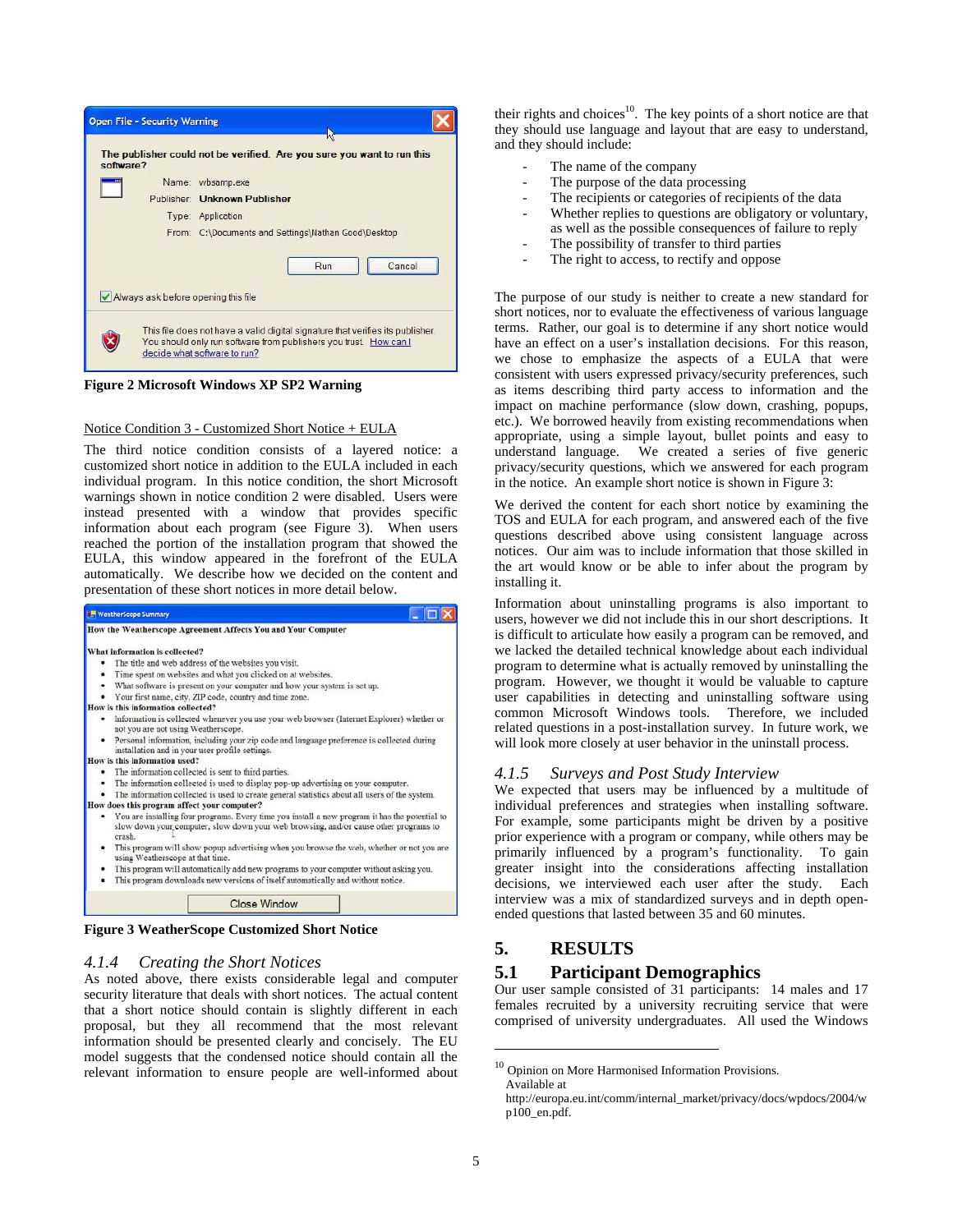operating system on their home computer, and 24 of them maintained their computer at home themselves. 14 participants had an age of under 20, 16 were aged between 20 and 25. They spent an average of 26 hours a week on their home computer (std. dev. of 12), and 2.5 hours a week on work computers (std. dev. of 4).

# **5.2 Installation Decisions**

### *5.2.1 What factors contributed to participants'*

### *decision to install programs?*

One of the goals of performing an ecological study is to observe user behavior installing programs in a near-natural setting. It allowed us to ask questions about their motivations and actions. We observed whether users paid attention to EULAs, and if so, what particular information they obtained or sought. Other factors we examined are why participants installed programs, and what process they followed. We discovered that our participants shared general concerns about what is installed and the effect it has on their computer. Participants varied widely in their installation procedures.

### *5.2.2 Install Process*

Participants' reasons for installing programs varied. Some participants only installed applications that they felt comfortable with. Other participants installed everything with the intention of checking out unknown programs and uninstalling them later. The following categories demonstrate some of the main strategies we observed (we note that we do not consider this to be an exhaustive list of all possible user motivations or to be representative of the general population):

**Install first, ask questions later:** These participants generally installed all programs at once, with the intention of examining them in greater detail later. They tended to consider themselves computer savvy, with the ability to remove or configure programs after installation to avoid adverse affects to their machine. They felt sufficiently familiar with the installation process and tended to click through each screen very quickly.

**Once Bitten, Twice Shy**: These participants were somewhat computer savvy, but they were influenced by past negative experiences. One participant had recently been a victim of a phishing attack, while another had a program "totally cripple" her laptop. They have had past computers crash or become inoperable because of rogue programs or viruses and often lost data. These users tended to be overly cautious, and they chose to install applications only if they felt those applications were absolutely required. They typically skimmed EULAs and programs' information for key phrases such as "ads," "GAIN," or "popups" to avoid choices that would potentially be harmful.

**Curious, feature-based**: These participants were primarily interested in potentially new and interesting features delivered by the selection of programs. They would only install an application if it was popular or offered something that they would want or need. These users would typically install a program such as WeatherScope because they thought it was "cool" and "useful."

**Computer-Phobic:** These participants were generally wary of anything that had to do with installing programs or configuring a computer. They sought assistance from their friends or other experts when they had problems, and they would generally request help with any install. One participant mentioned that her father was a savvy computer user and "passed on paranoia" to her. They were generally very concerned with any warning that popped up, and were reluctant to install anything.

# *5.2.3 Installation Concerns*

Our participants shared a range of common concerns about installing software. They are listed in order of importance in our sample below:

- 1) Functionality  $(>80\%)$  A large majority of participants who expressed some form of concern were primarily interested in the functionality of the application. By functionality, they mean convenience, lack of other alternatives, its "cool factor" (direct quote) and its purpose. Participants were most interested in programs that are "necessary," "helpful," or "convenient, easy to use" and would add some "aesthetics."
- 2) Popups  $({\sim}60\%)$  popup advertising was the second largest concern out of our participants, across all categories of users. Many users had strong reactions to them. "I hate them!" was a reaction echoed by several participants. Many were extremely reluctant to install a program that had popup advertising or seemed like it would. One participant stopped an installation after she saw the word "GAIN," which reminded her of Gator, a company that had put advertising on her machine before.
- 3) Crashing their machine, computer performance (~30%) – Some participants were worried that programs would crash their machine, take up space, or cause their machine to be unstable. This was especially a concern with the 'Once Bitten, Twice Shy' participants.
- 4) Installing additional software (~15%) Participants were concerned about software that installed additional programs. "I don't want a lot of junk on my computer" remarked one user. "Junk" was classified as additional programs that ran in the background, that changed homepages, slowed the machine, caused it to crash and/or served ads.
- 5) Monetary cost  $(\sim 10\%)$  Some users were concerned that they may be eventually charged later for software they installed, even though they did not enter any credit card information.
- 6) Sends information (<5%) Our participants never directly mentioned privacy concerns as a reason to not install a program, but several mentioned that they would be wary of programs that collected personal information because they thought it would lead to spam or more ads<br>on their machine. They referred to personally They referred to personally identifiable information such as email addresses.

# *5.2.4 What did users install?*

We were curious what effect notice had on users installing programs. As discussed above, we ran three notice conditions on 31 subjects. We observed their behavior and asked them questions about their actions. A breakdown of subjects is included in

[Table 1](#page-5-0).

### <span id="page-5-0"></span>**Table 1 Breakdown of subjects by notice condition**

|                                 | <b>Number of Subjects</b> |
|---------------------------------|---------------------------|
| <b>Control (EULA Only)</b>      |                           |
| <b>Generic Microsoft + EULA</b> |                           |
| <b>Short Notice + EULA</b>      |                           |
| Total                           |                           |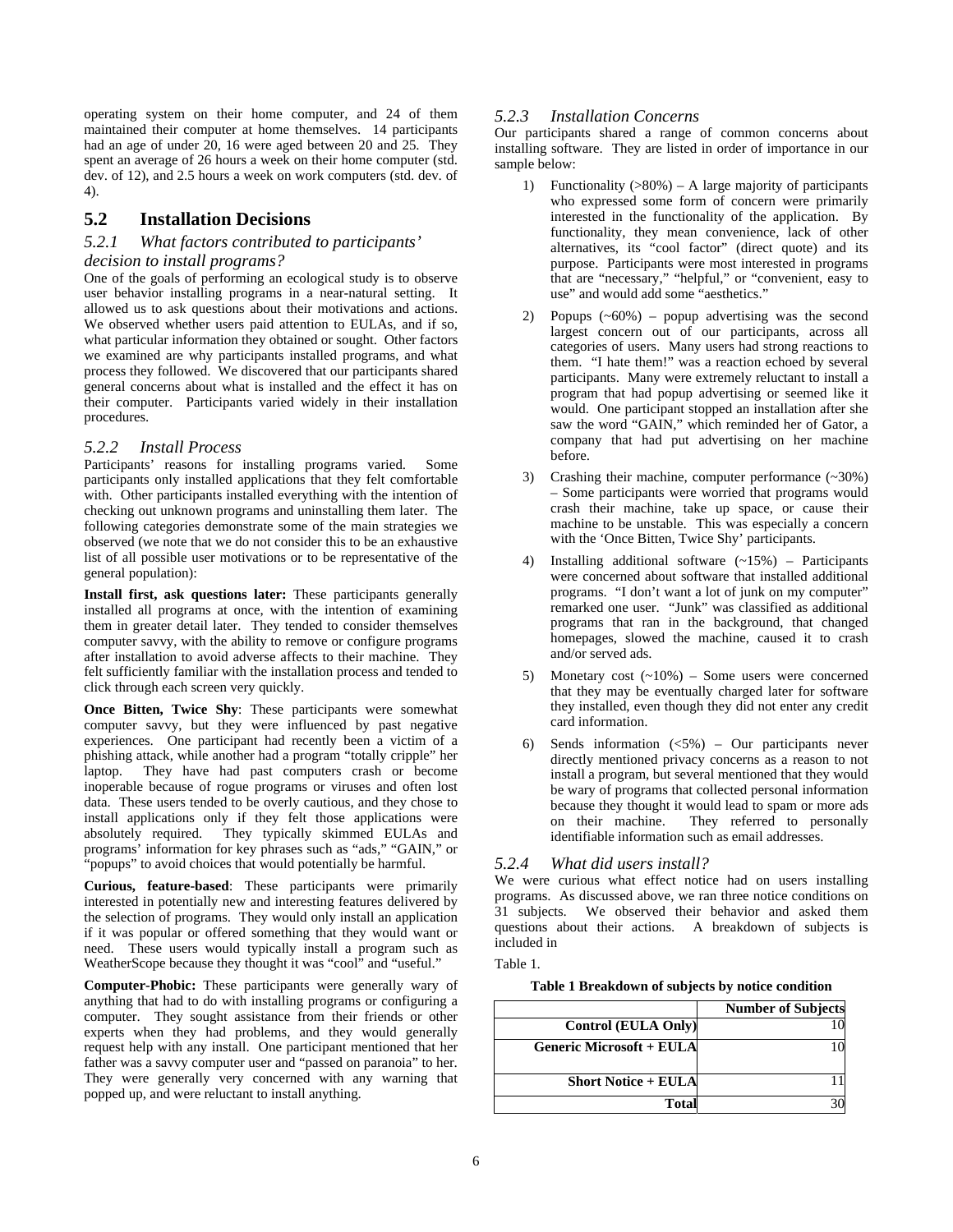[Table 2](#page-6-0) indicates that additional notice (in the form of the generic Microsoft warning or the short notice) had only a marginal impact on the total number of installations (by ~10%,  $p > 1$ ). However, the post-interview process showed that participants felt better informed in the notice condition 3 (short notice). In the following we describe in more detail their reactions to notice condition 2 (generic Microsoft notice) and notice condition 3 (short notice).

<span id="page-6-0"></span>**Table 2 Total Installs for per notice condition**

|                                 | notice<br><b>Installs</b><br>bv<br>condition |
|---------------------------------|----------------------------------------------|
| Control (EULA only)             | 36 (72%)                                     |
| <b>Generic Microsoft + EULA</b> | 31(62%)                                      |
| <b>Short Notice + EULA</b>      | 35 (63%)                                     |

<span id="page-6-1"></span>**Table 3 Number of participants that could remember additional notices** 

| <b>Notice</b><br>condition  | <b>Participants</b><br>who<br>remembered<br>have seen<br>tο<br>additional<br>an<br>notice | Participants<br>who<br>remembered<br>the content of<br>the additional<br>notice | Participants<br>for whom the<br>notice affected<br>their decision<br>to install |
|-----------------------------|-------------------------------------------------------------------------------------------|---------------------------------------------------------------------------------|---------------------------------------------------------------------------------|
| Generic                     | 6 of 10                                                                                   | 8 of 10                                                                         | 4 of 10                                                                         |
| <b>Short</b><br><b>EULA</b> | 11 of 11                                                                                  | 10 of 11                                                                        | 7 of 11                                                                         |
| <b>Total</b>                | 17 of 21                                                                                  | 18 of 21                                                                        | 11 of 21                                                                        |

### *5.2.5 Generic Microsoft Notice + EULA*

[Table 3](#page-6-1) reproduces the number of participants that could remember seeing the generic Microsoft notice (60%), that could remember some content of the notice (80% with additional probing) and remember that it had some effect on their decision to install (40%). Some participants found the generic notices to be useful; particularly if the generic warning indicated to users that there was no known publisher. One participant stated "Edonkey didn't look good. The notice said 'unknown publisher', so I chose not to install it." However, none of the participants clicked on the link that provided more information about the publisher if the publisher's identity was known. Several users instinctively clicked through the notices without even reading them. When asked if they saw them, they said no, but when prompted with a blurred version of the notice they said, for example, that they have seen similar notices in the past. One participant mentioned that "it asked you whether or not you wanted to download it, [and] gave the company name, info and licensing agent."

### *5.2.6 Short Notice + EULA*

[Table 3](#page-6-1) shows that all participants could remember having seen the short notice, and that 91% could remember some details of their content. 64% stated that the short notice influenced their decision to install the programs. Participants were generally enthusiastic about the short notices we created. One user wanted to know where we got it, because he wanted to use it at home. Others remarked that they "were amazing," and that they would "love to see this, it would be really awesome!" When further prompted for reasons to use this kind of short notices, this

participant remarked "I personally wonder how many people just install stuff [without thinking], wouldn't be surprised if it was the majority." Others stated that they used the information in the short notices to compare programs and assist their decision. One user said "the pop-up windows said the programs were no good, [and I] might not have known without them".

Most participants were able to recall parts of the content of the short notices as well. They mostly recalled the issues that they were most concerned about (e.g., pop-ups and system performance). Several users were concerned about information transfers to third-parties, and some mentioned that the information in the short notices "surprised them."

Despite the positive reactions, some users simply ignored them as well. Despite stating in the post-interview that they would like "clear and concise" information, they made comments such as, "It is hard to say if I would read them [short EULAs] even if you flashed IMPORTANT at the top. After the third or fourth one I wouldn't read and it would be easy to skip."

### *5.2.7 What programs were installed most?*

For each notice condition we were also interested in what programs users installed. We saw that the Google Toolbar was the most often installed among all sets, whereas Weatherscope ranked last. Main reasons for this effect were brand recognition and prior experience. Users mentioned, for example, that Google "was a trusted brand name" and that they "thought Google toolbar did a good job at blocking popups."

| <b>Notice</b>  | Kazaa    | <b>Edonkey</b> | Webshots | <b>Weather</b> Google |          |
|----------------|----------|----------------|----------|-----------------------|----------|
| condition      |          |                |          | <b>Scope</b>          |          |
| <b>Control</b> | 3        | Q              | Q        |                       | 9        |
| <b>(EULA)</b>  | (22%)    | (89%)          | (89%)    | $(55\%)$              | (89%)    |
| Only)          |          |                |          |                       |          |
| Generic +      |          | 3              |          | 6                     | 9        |
| <b>EULA</b>    | $(60\%)$ | $(30\%)$       | (70%)    | $(60\%)$              | $(90\%)$ |
| $Short +$      | 6        |                | 10       |                       |          |
| <b>EULA</b>    | (55%)    | (45%)          | $(91\%)$ | (27%)                 | (100)    |
| <b>Total</b>   | 14       | 16             | 25       | 14                    | 28       |
|                | (47%)    | (53%)          | (83%)    | (47%)                 | (93%)    |

<span id="page-6-2"></span>**Table 4 Installation frequency by notice condition** 

Weatherscope was rarely installed because it reminded users of a similar program called "Weatherbug," which was universally disliked because "it had too many popups" and it "crashed my machine." Users also mentioned that the benefits that are associated with programs such as Weatherscope or Weatherbug did not outweigh the higher cost of dealing with popup advertisements. A user remarked "you can go to weather.com if you really want to check the weather, and then you don't have to deal with any popups." Details are reported in [Table 4.](#page-6-2)

### *5.2.8 FileSharing as a "must-have" application*

We discovered that among our user population and demographic, filesharing was a "must-have" application. Although users typically installed only one filesharing application, 23 of the 31 users felt that they should have at least one filesharing application. Users mentioned that filesharing applications were "very useful" and something that "everyone should have." However, in choosing the filesharing application to install, users frequently tried to determine which application would be less intrusive on their machine. Some users used the short notices to compare filesharing applications by what they said, while others were influenced by the fact that one was "trusted" (as indicated in the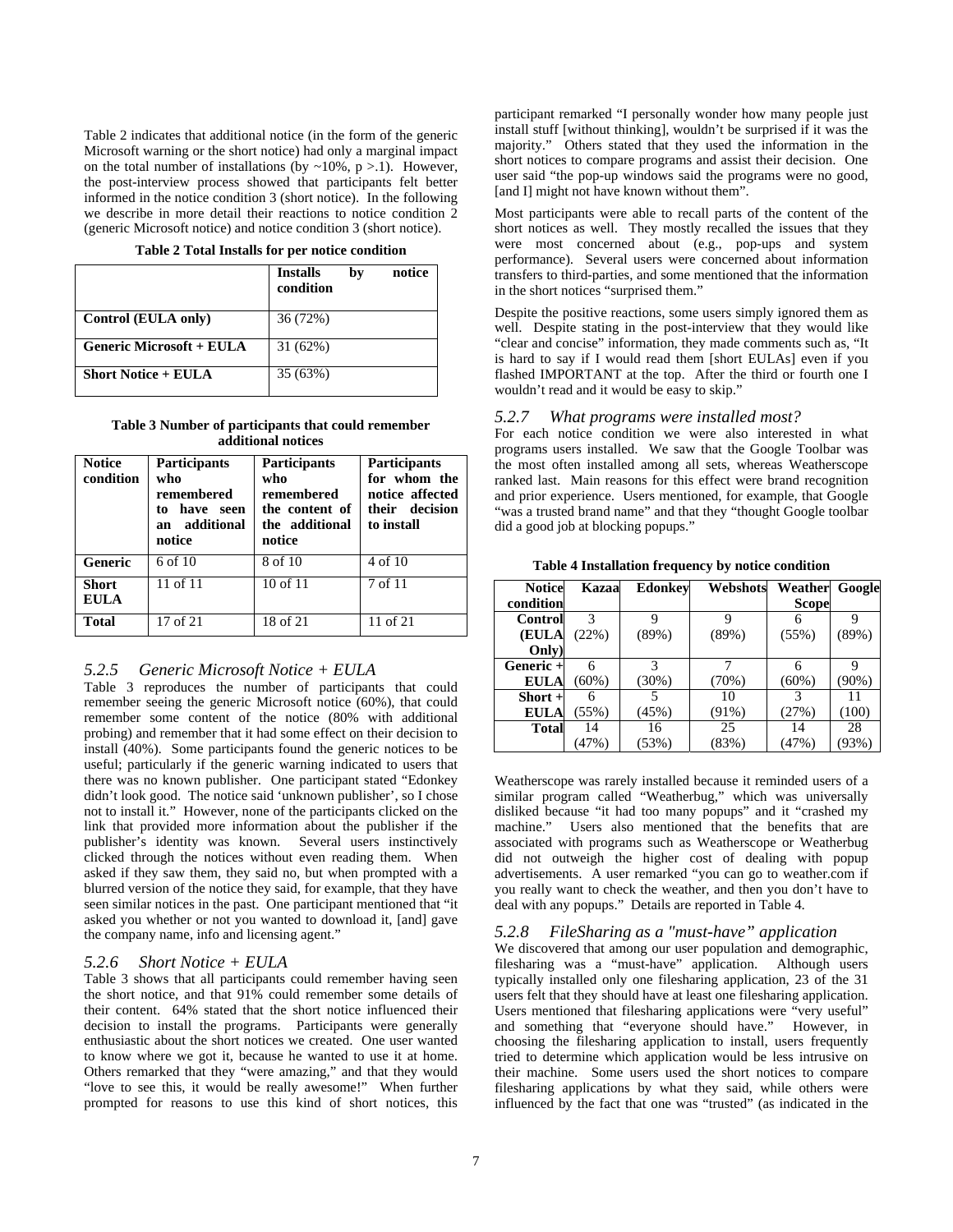generic Microsoft warnings for KaZaa) and the other was 'unknown" (and therefore less trustworthy). Overall, more users installed eDonkey over KaZaA not because they knew about it, but because many of the users had negative experiences with KaZaA and would not install it again. User complained that "it crashed my machine", "I had to reinstall everything again," and that "it had too many popups."

|  |  |  |  |  |  |  |  |  |  |  | Table 5 Users who didn't install a Filesharing Application |  |  |
|--|--|--|--|--|--|--|--|--|--|--|------------------------------------------------------------|--|--|
|--|--|--|--|--|--|--|--|--|--|--|------------------------------------------------------------|--|--|

| Didn't install one         |
|----------------------------|
| <b>Filesharing program</b> |
|                            |
|                            |
|                            |
| 7                          |
|                            |
|                            |
|                            |
|                            |
|                            |

# *5.2.9 Vague short notices can also lead users to assume false security*

An interesting result discovered in the installation process was the higher number of installations for KaZaA in the short notice case as opposed to the control case (see [Table 4\)](#page-6-2). In talking with participants about their choice to install or not, we discovered that they were more likely to install KaZaA instead of Edonkey because it "didn't seem as bad." This case was especially pronounced in the case of the short notices because users typically wanted to install one or the other, and used the information in them to determine which one to install. This was interesting because Edonkey actually disclosed more, and gave users the option to opt-out of certain instances, whereas KaZaA did not have that option. However, in creating our short notices, we had to follow what was stated in the EULA, which for KaZaA was vaguer than Edonkey. In this case, providing vague information created an impression of increased security.

### **5.3 Knowledge of Contract Terms**

### *5.3.1 Did Users Look at EULAs?*

Participants generally ignored EULAs. Drive-by installers were especially adept at clicking through installation screens extremely quickly. Some users went through this process so quickly that they did not even remember clicking through the short notices and the Microsoft warnings as they popped up. One drive-by participant remarked that "[t]he process is so standard, there is nothing to influence [your decision] to install or not. I just use all the default options and configure it later if I am going to keep it."

*5.3.2 EULAs and TOS as legally binding documents*  Our participants were generally ambivalent towards the EULAs and TOS in the software they installed. [Table 6](#page-7-0) shows that while almost all participants were aware that they were agreeing to a set of terms by installing the software (30 of 31), they were generally unable to recall the content of the agreement (8 of 31), and it rarely influenced their decision to install a program (6 of 31). The participants who did recall contents of the EULA remarked that it was generally about information that referred to the software product itself, such as "copyright notices", "company policies", or "reverse engineering the product or using it for unintended purposes." Almost none of the participants, including the more computer savvy 'Install first, ask questions later' users, had any idea that the content of the EULAs and TOS actually discussed applications that would be installed, data that would be collected,

and companies that would access their data. There seems to be a strong disconnect between user expectations of EULA content and actual EULA content. One user summed up this confusion by stating "They should have notices to show what they are really installing on the computer. They trick you [into] thinking it is just a license agreement, [you] hit OK, and then you get an advertising bar or a lot of junk!"

<span id="page-7-0"></span>**Table 6 Noticing EULAs** 

| <b>Notice</b><br>condition | Participants<br>aware that the<br>Software<br>EULA was a<br>contract | Participants<br>who had<br>an<br>idea of what<br>the agreement<br>contained | <b>Participants</b><br>for whom the<br><b>EULA</b> affected<br>their decision<br>to install |
|----------------------------|----------------------------------------------------------------------|-----------------------------------------------------------------------------|---------------------------------------------------------------------------------------------|
| Control<br>(EULA<br>only)  | $10$ of $10$                                                         | 2 of 10                                                                     | 3 of 10                                                                                     |
| Generic<br>$+$ EULA        | $10$ of $10$                                                         | 5 of 10                                                                     | $2$ of $10$                                                                                 |
| <b>Short</b><br>$+$ EULA   | 10 of 11                                                             | 1 of 11                                                                     | 1 of 11                                                                                     |
| Total                      | 30 of 31                                                             | 8 of 31                                                                     | 6 of 31                                                                                     |

### *5.3.3 EULAs and TOS appearance*

A great deal of anecdotal evidence and research suggests that the current design of EULAs and TOS makes them inaccessible to users. Our participants confirmed this verbally as well. They stated that the "font was too small," they were "too long" and "full of legal mumbo-jumbo." A few users had read parts of EULAs carefully on one occasion, but eventually gave up on reading them due to lack of brevity. Our participants had several suggestions about how license presentations can be improved, but most notably they wanted them "shorter, easier to read and in very accessible language." One participant stated that she would like to see something "that would tell you exactly what you want to know. [It would] provide a summary first, bold whatever is important, bold what is in the software, who is using it, and say if it is safe to download."

# **5.4 Regretting Installation Decisions**

We were interested in learning if users would change their mind about programs once they were informed about the actual contents of the package they installed. We showed the short notices to all users at the end of the survey to determine whether users read them earlier (this applies to the short notice condition only) and if users thought the notices would have influenced their installation decisions (applies to all notice conditions). Users were asked to read each of the short notices carefully, and to decide whether they would like to reverse their earlier decision to install or not to install. Such regret or disappointment materializes if an earlier decision appears to be flawed in retrospect, and/or when the obtained result does not match prior expectations [11].

We found that regret was highest with Weatherscope and the filesharing programs. In addition, users were generally happier with their decision not to install these programs after reading our short EULAs. User regret generally stemmed from popups, performance issues, and the potential disclosure of private information to third parties. Some users were upset, stating "I didn't install that!", while others were surprised at the extent of information collection they had agreed to by installing and using certain programs. Users remarked that they would remove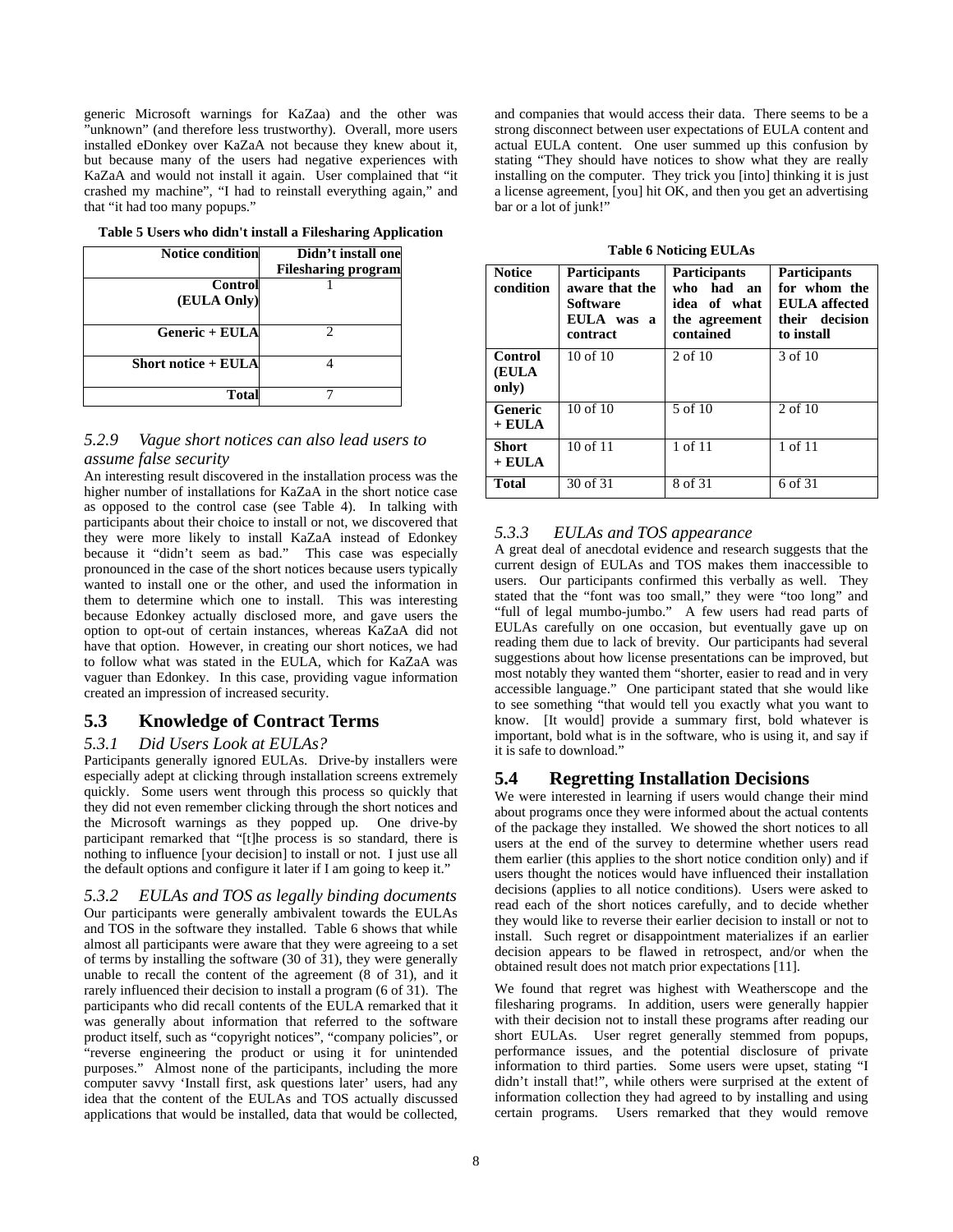programs that had popups "If I had known this had popups I wouldn't have installed it.'

### *5.4.1 Regret With Filesharing Applications*

Despite the regret that some users had for filesharing programs, many indicated that they would still install them. One user who expressed regret at her decision to install eDonkey said "if all free music programs do this, and I can't find anything better then I'm going to install it. For a free photo program it might not be worth it, but for free music it is." Another user added "I really don't like that it adds other software, but I would still keep it because filesharing is worth it."

### *5.4.2 Regret with Trusted Sources*

In the case of Google Toolbar, the program with the greatest brand recognition among our users, the reasons for uninstalling were related to performance and space issues, rather than concerns with privacy or computer security issues. One user indicated that he "didn't want another thing in their browser window" and that they liked to keep the minimum amount of programs running at any given time.

### *5.4.3 Regret across notice conditions*

We studied the degree of participant regret over an installation decision in relation to each notice condition. We expected that users would experience less regret when they were better informed (i.e., additionally being provided with a short notice or a generic Microsoft notice). In fact, participants verbally indicated that especially the short notices had a substantial effect on their decision to install or not. Compared to the control notice condition, participants experienced regret about 15% less often than in the notice conditions with short notices and generic Microsoft warnings (however, this effect is not significant in an ANOVA  $(p<.05)$ ).

The set of programs included in our study included applications that the community of our participants had deemed generally "useful," that is they had a high install rate and low regret rate and were generally positively commented upon (e.g., Google). The study also included other programs that our community deemed "not useful," that is they had a low install rate and a higher regret rate. We divided the applications into two groups, "useful" and "not useful," and examined user regret across each notice condition. The "good" applications consisted of Google and Webshots, and the "bad" applications consisted of Edonkey and Weatherscope. Google toolbar was the highest trusted application, with 93% of users installing it, and 83% of the people deciding to keep it after reading the short notice in the post-study interview. Weatherscope was on the other end of the spectrum, with just 47% of the recipients choosing to install it overall and only 1 user out of 31 choosing to keep it.

**Table 7 Installation Regret per Notice condition (Number of installations regretted)** 

|                       | <b>Regretted</b><br>installing it | <b>Regretted not</b><br>installing |
|-----------------------|-----------------------------------|------------------------------------|
| Control               | 19 (52%)                          |                                    |
| <b>Short notice</b>   | 13 (37%)                          |                                    |
| <b>Generic notice</b> | 11 (35%)                          |                                    |

We found (see [Table 8\)](#page-8-0) that users in the two notice conditions had lower levels of regret compared to the control condition for both: "useful" and "not useful" applications. Results between these

notice conditions were not statistically significant, but supported by participant comments in the post-study interview.

<span id="page-8-0"></span>**Table 8 Regret for "useful" versus "not useful" applications** 

|                       | <b>Regretted install</b><br>"useful" | <b>Regretted install</b><br>"not useful" |
|-----------------------|--------------------------------------|------------------------------------------|
| Control               |                                      | 13                                       |
| <b>Short notice</b>   |                                      |                                          |
| <b>Generic notice</b> |                                      |                                          |

We also studied whether the different notice conditions influenced users by preventing them from installing applications that were deemed "not useful" by the community. Table 9 shows that the number of "not useful" installs is similar [for both](#page-8-1) the short and generic notices, and 6-7 programs less compared to the control case. Participants also installed more programs that the community considered "useful" in the short notice case, but fewer programs in the generic case. This may be due to the 'warning' rather than 'informing' character of the generic Microsoft notice that may have scared participants away.

<span id="page-8-1"></span>**Table 9 Installation of "useful" versus "not useful" applications** 

|                       | <b>Installed</b><br>"useful" | "not<br><b>Installed</b><br>useful" |
|-----------------------|------------------------------|-------------------------------------|
| Control               | 18                           | 15                                  |
| <b>Short notice</b>   | 21                           |                                     |
| <b>Generic notice</b> | 16                           |                                     |

# **5.5 Limitations of Our Study**

Our study was limited to a small sample of students. Participants were very young, mostly female and relatively computer savvy. Therefore, our study is not an accurate representation of the larger population. We further expect that a different selection of programs could have influenced our results. However, every possible alternative choice of program would have a certain brand recognition and emotional loading associated with it (e.g., higher or lower likelihood that users had a positive prior experience). Our experimental protocol was aimed to make the individual observations of participants as comparable as possible. Our intent was to test assumptions about notice and spyware, and use the results to help inform future studies.

# **6. CONCLUSIONS**

Our study indicates that while notice is important, notice alone may not have a strong effect on users' decision to install an application. We discovered that users generally knew they were agreeing to a contract when clicking through a EULA screen. However, we found that users have limited understanding of EULA content and little desire to read lengthy notices. When users were informed of the actual contents of the EULAs to which they agreed, we found that users often regretted their installation decisions.

Although short notices did improve understanding of the consequences of the installation, they did not have a statistically significant effect on installation. While more tests and subjects will help to explore these results, we feel that our data show that improved notices alone may not be enough to inform users and match their actual privacy preferences to the software they install.